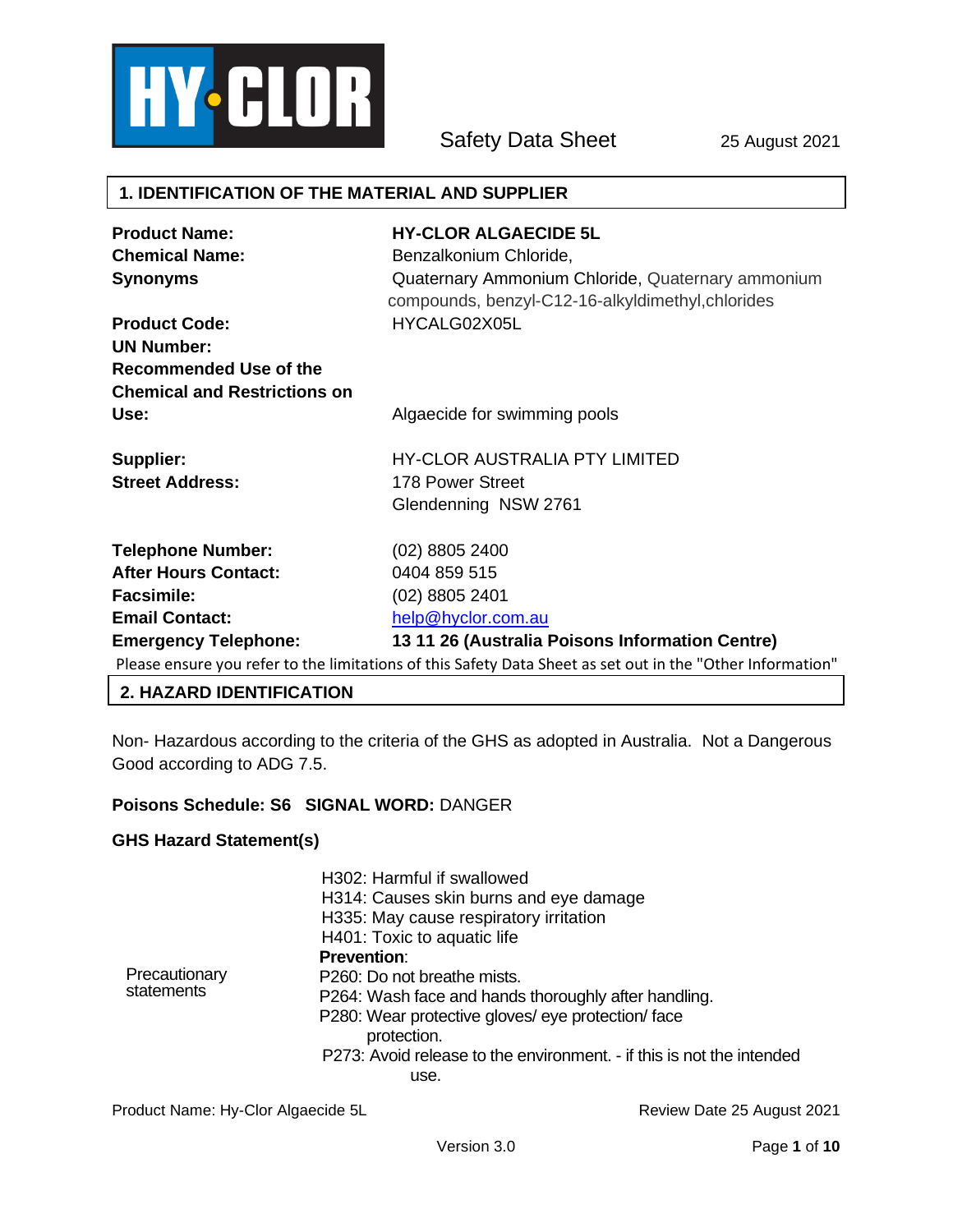

Safety Data Sheet 25 August 2021

**Response:** 

- P301 + P330 + P331: IF SWALLOWED: Rinse mouth. Do NOT induce vomiting.
- P303 + P361 + P353: IF ON SKIN (or hair): Remove/Take off immediately all contaminated clothing. Rinse skin with water/shower.

P363: Wash contaminated clothing before reuse.

P304 + P340: IF INHALED: Remove victim to fresh air and keep at rest in a position comfortable for breathing.

P310: Immediately call a POISON CENTER or doctor/ physician.

P305 + P351 + P338: IF IN EYES: Rinse cautiously with water for several minutes. Remove contact lenses, if present and easy to do. Continue rinsing.

P391: Collect spillage.

**Storage**:

P405: Store locked up.

**Disposal:**  None



**Hazard pictograms**

**Signal word** Danger

| <b>Label Statements:</b> | Keep out of reach of Children             |
|--------------------------|-------------------------------------------|
|                          | Read Label before use                     |
|                          | If medical advice is needed, have product |
|                          | container or label at hand.               |
|                          |                                           |

| 3. COMPOSITION / INFORMATION ON INGREDIENTS |                   |                            |  |
|---------------------------------------------|-------------------|----------------------------|--|
| Ingredient                                  | <b>CAS Number</b> | Concentration<br>$(%$ w/w) |  |
| Benzalkonium Chloride                       | 68424-85-1        | 15                         |  |
| Dve                                         |                   | < 0.1                      |  |
| Water                                       | 7732-18-5         | <b>Balance</b>             |  |

# **4. FIRST AID MEASURES**

For advice, contact a Poisons Information Centre. Phone Australia 13 1126 or a doctor. Have this SDS when you call.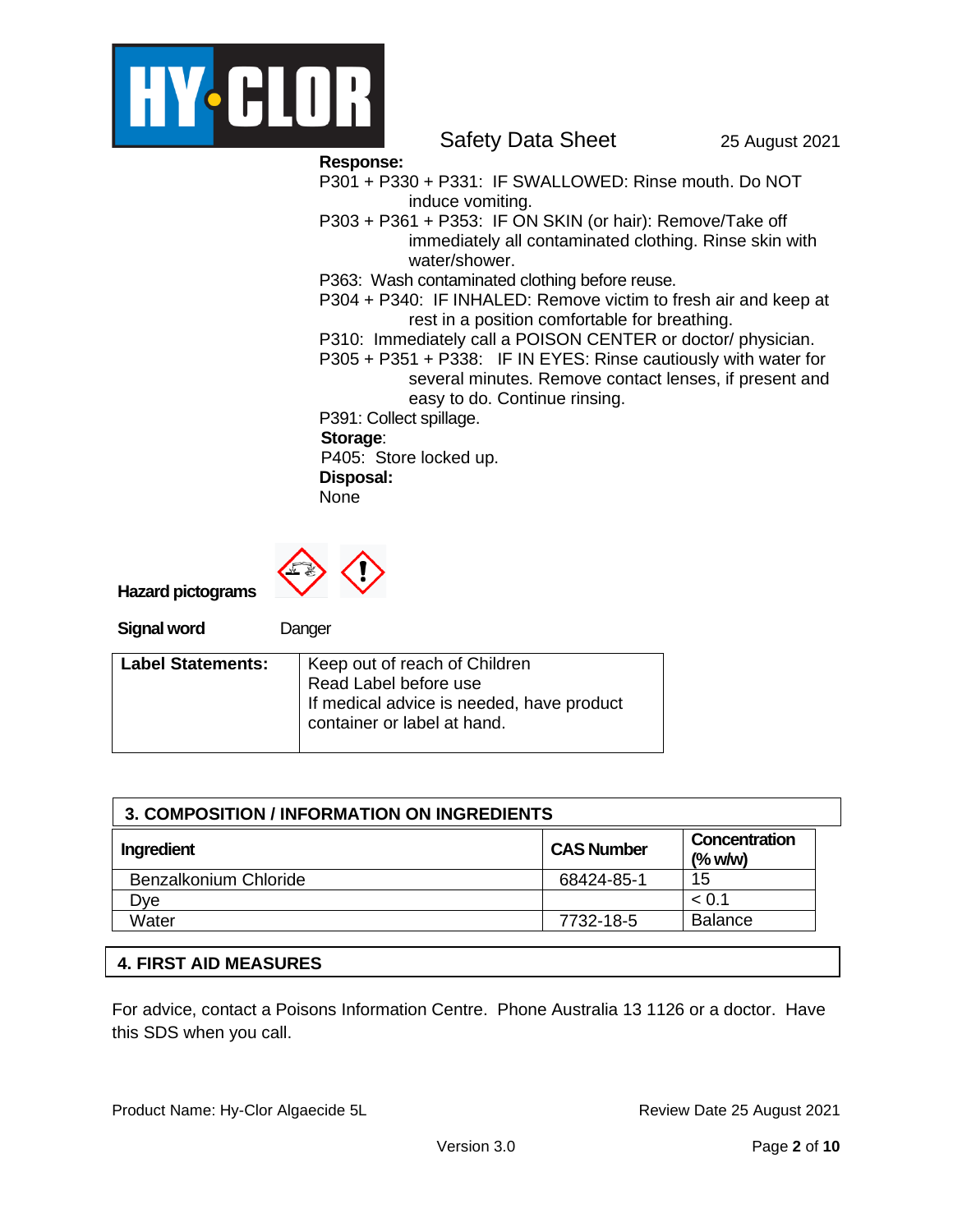

Safety Data Sheet 25 August 2021 **Swallowed:** Do not induce vomiting unless advised to do so from, a medical practitioner. Wash out mouth with water and give plenty of water to drink. Seek medical attention. **Skin:** Wash affected area thoroughly with soap and water. Remove contaminated clothing and wash before reuse or discard. If irritation occurs seek immediate medical attention. **Eye:** If contact with the eye(s) occurs, or if eye irritation arises, wash with copious amounts of water holding eyelid(s) open. Take care not to rinse contaminated water into the non-affected eye. If irritation occurs seek immediate medical attention. **Inhaled:** Remove from contaminated area. If symptoms develop seek medical attention. **Note to Physician** Treat symptomatically

| <b>5. FIRE FIGHTING MEASURES</b>                                               |                                                                                                                                                                                                                                                                                                  |
|--------------------------------------------------------------------------------|--------------------------------------------------------------------------------------------------------------------------------------------------------------------------------------------------------------------------------------------------------------------------------------------------|
| Suitable extinguishing media:<br>Special hazards arising from<br>the chemical: | Water spray, alcohol foam, dry chemical or carbon<br>dioxide extinguishers<br>Carbon monoxide (in conditions of incomplete<br>combustion), carbon dioxide, nitrogen oxides and<br>hydrogen chloride may be produced if water in the<br>product boils off.                                        |
| for fire<br>precautions<br>and<br>firefighters:                                | <b>Special protective equipment</b> The product is non flammable. However, after<br>evaporation of water in the product, the residue may be<br>combustible. In confined areas or areas of excessive<br>smoke, fire fighter must wear full protection and self-<br>contained breathing apparatus. |
| <b>Hazchem Code:</b>                                                           | 2X                                                                                                                                                                                                                                                                                               |

#### **6. ACCIDENTAL RELEASE MEASURES**

| <b>Personal precautions,</b><br>protective equipment and<br>emergency procedure | This product is sold in small packages, and the accidental<br>release from one of these is not usually a cause for concern.<br>Wear personal protective equipment as described in Section<br>8. Slippery when spilt. |
|---------------------------------------------------------------------------------|----------------------------------------------------------------------------------------------------------------------------------------------------------------------------------------------------------------------|
| <b>Environmental precautions</b>                                                | Keep spilt products out of drains, sewers and waterways. If<br>large quantities of this material enter the waterways contact<br>the Environmental Protection Authority, or your local Waste                          |

Management Authority.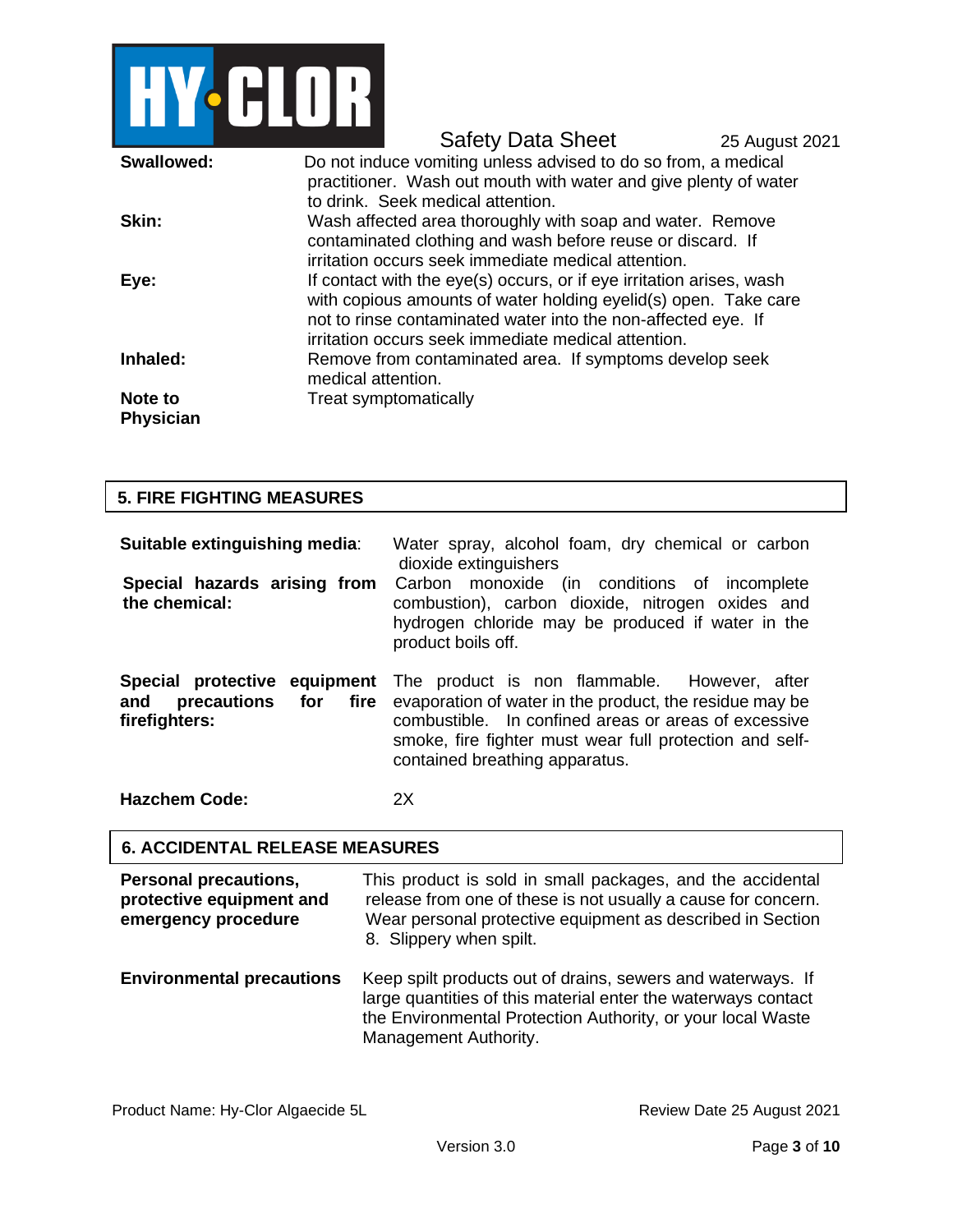

Safety Data Sheet 25 August 2021

**Methods and materials for containment and cleaning up**

For minor spills, contain and absorb with inert materials (sand, earth), sweep up, place contaminated material in a sealed container and place in garbage. Wash area down with excess water.

# **7. HANDLING AND STORAGE**

| <b>Precautions for safe</b>                         | Avoid skin and eye contact and breathing in vapour, mists and                                                                                                                                                                                   |
|-----------------------------------------------------|-------------------------------------------------------------------------------------------------------------------------------------------------------------------------------------------------------------------------------------------------|
| handling                                            | aerosols.                                                                                                                                                                                                                                       |
| Safe storage,<br>including any<br>incompatibilities | Store in a cool, dry well-ventilated area, out of direct sunlight.<br>Store in labelled, original containers. Keep containers tightly<br>closed. Store away from incompatible materials described in<br>Section 10. No incompatibilities known. |

# **EXPOSURE CONTROLS / PERSONAL PROTECTION**

**Occupational Exposure Limits:** Exposure limits have not been established by Safe Work Australia for this product or any of its components.

Workplace Exposure Standard(s) for decomposition product(s) are:

- Hydrogen chloride: TWA Peak Limitation =  $7.5 \text{ mg/m}^3$  (5 ppm)
- $\bullet$  Carbon oxides: Carbon dioxide 8hr TWA =  $9 \frac{q}{m^3}$  (5000 ppm)
	- Carbon monoxide 8hr TWA =  $34 \text{ mg/m}^3$  (30 ppm)
- Nitrogen oxides: Nitrous oxide. TWA =  $31 \text{ mg/m}^3$  (25 ppm). Nitrogen dioxide TWA  $-5.6$  mg/m<sup>3</sup> (3 ppm). STEL 9.4 mg/m<sup>3</sup> (5 ppm)

## **Exposure controls**

## **Appropriate Engineering Controls:**

Eye wash bottle or emergency eye-wash fountain must be found in the work place.

## **Personal Protective equipment - for manufacturing and bulk handling situations:**

The selection of PPE is dependent on a detailed risk assessment. The risk assessment should consider the work situation, the physical form of the chemical, the handling methods, and environmental factors.

**Clothing:** Wear overalls clothing including chemical resistant apron where clothing is likely to be contaminated.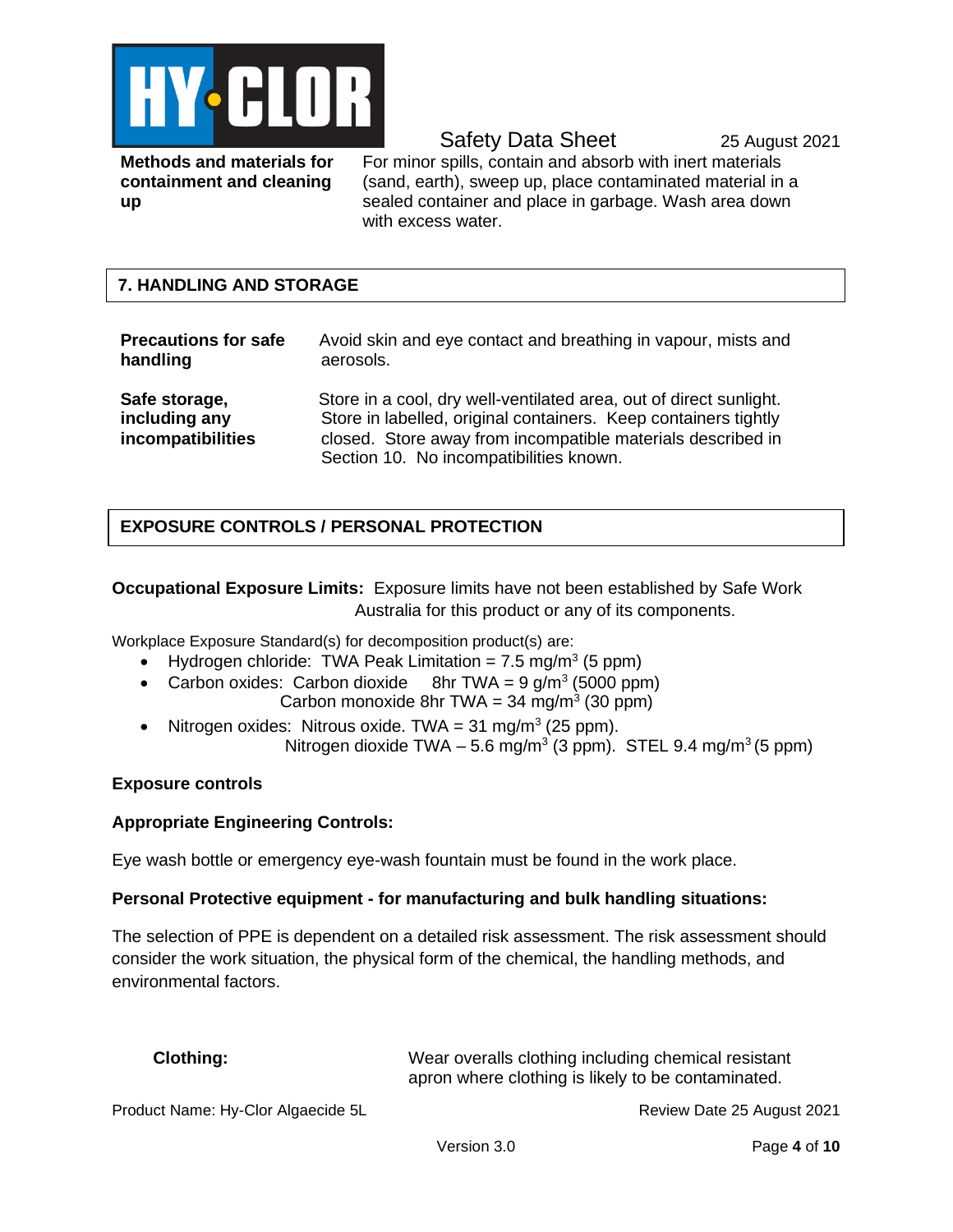

## Safety Data Sheet 25 August 2021 **Skin Protection:** Wear gloves of impervious material such as PVC, neoprene or nitrile. Final choice of appropriate gloves will vary according to individual circumstances i.e. methods of handling or according to risk assessments undertaken. **Eye Protection:** Tightly fitting safety goggles or full-faced shields as appropriate recommended. Final choice of appropriate eye/face protection will vary according to individual circumstances i.e. methods of handling or engineering controls and according to risk assessments undertaken. **Respiratory Protection:** Respiratory protection is not normally necessary, unless the production of mists is significant. In such cases, a suitable respirator may be worn that meets the requirements of AS/NZS 1715 and AS/NZS 1716. **Personal Hygiene:** Always wash hands after handling this product.

# **9. PHYSICAL AND CHEMICAL PROPERTIES**

| Appearance:                                         | Light Blue Liquid                     | <b>Vapour density:</b>                                                                     | No data found                                                                        |
|-----------------------------------------------------|---------------------------------------|--------------------------------------------------------------------------------------------|--------------------------------------------------------------------------------------|
| Odour:<br>pH:<br>Melting point /<br>freezing point: | None<br>7-7.5 at 1%<br>Not applicable | <b>Relative density:</b><br><b>Water solubility:</b><br><b>Partition</b><br>coefficient n- | 1.0 at $20^{\circ}$ C<br>Completely soluble<br>Not applicable,<br>inorganic compound |
| <b>Initial boiling</b>                              | $~100^{\circ}$ C                      | octanol/water:<br><b>Auto-ignition</b>                                                     | Not applicable                                                                       |
| point and boiling<br>range:                         |                                       | temperature:                                                                               |                                                                                      |
| <b>Flash point:</b>                                 | Not flammable                         | <b>Decomposition</b><br>temperature:                                                       | No data found                                                                        |
| <b>Evaporation rate:</b>                            | No data found                         | <b>Viscosity:</b>                                                                          | No data found                                                                        |
| <b>Flammability:</b>                                | Not flammable                         | <b>Explosive</b><br>properties:                                                            | Not explosive                                                                        |
| <b>Upper/lower</b><br>flammability<br>limits:       | Not flammable                         | Oxidising<br>properties:                                                                   | Not an oxidiser                                                                      |
| Vapour pressure:                                    | 2.37kPa at $20^{\circ}$ C             |                                                                                            |                                                                                      |

## **10. STABILITY AND REACTIVITY**

| <b>Reactivity:</b>         | This product is stable                                    |
|----------------------------|-----------------------------------------------------------|
| <b>Chemical Stability:</b> | This product is stable and unlikely to react or decompose |
|                            | under normal circumstances.                               |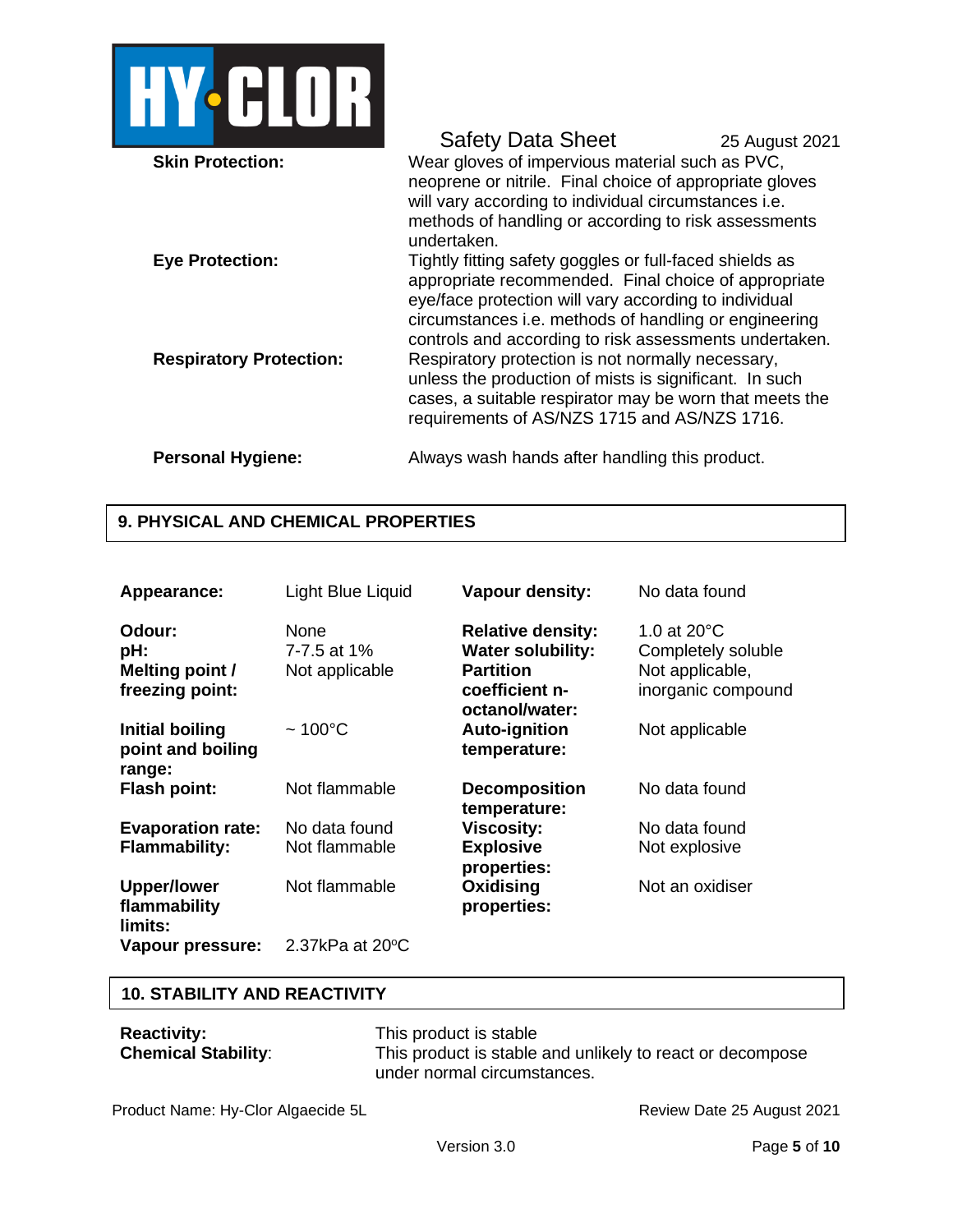

**Possibility of hazardous reactions:**

Safety Data Sheet 25 August 2021

Hazardous reactions will not occur under normal transport or storage conditions. Decomposition may occur on exposure to conditions or materials listed below. Under fire conditions this product may emit carbon monoxide (in conditions of incomplete combustion), carbon dioxide, nitrogen oxides and hydrogen chloride may be produced if water in the product boils off. **Conditions to avoid:** Extremes of temperature and direct sunlight.

**Incompatible materials:** Strong oxidising agents. Strong acids.

# **11. TOXICOLOGICAL INFORMATION**

No data available for the product. Information given is based on the benzalkonium chloride (C12-C<sup>16</sup> alkyl dimethyl benzyl ammonium chloride) component.

| <b>Acute Oral</b>                                     | Swallowing may result in soreness and redness of the<br>mouth and throat. Nausea and stomach pain may occur.<br>There may be vomiting. Oral $LD_{50}$ (rat): 426 mg/kg.<br>Product Oral LD <sub>50</sub> by GHS mixture calculation 2840 mg/kg. |
|-------------------------------------------------------|-------------------------------------------------------------------------------------------------------------------------------------------------------------------------------------------------------------------------------------------------|
| <b>Acute Dermal</b>                                   | Dermal $LD_{50}$ (rat): 1420 mg/kg. Product Dermal $LD_{50}$ by<br>GHS mixture calculation $>$ 5000 mg/kg                                                                                                                                       |
| <b>Skin corrosion/irritation</b>                      | Contact with skin may result in severe irritation.                                                                                                                                                                                              |
| Serious eye damage/eye<br>irritation                  | May cause irreversible eye damage.                                                                                                                                                                                                              |
| <b>Inhalation</b>                                     | Not considered an inhalation hazard, however product may<br>be irritating.                                                                                                                                                                      |
| <b>Respiratory or skin</b><br>sensitisation           | Inhalation of mist may result in respiratory irritation. Not<br>considered a skin sensitiser                                                                                                                                                    |
| <b>Mutagenicity</b>                                   | Not mutagenic or genotoxic                                                                                                                                                                                                                      |
| <b>Reproduction/Development</b>                       | No data found                                                                                                                                                                                                                                   |
| Carcinogenicity                                       | Not carcinogenic based on rat and mice studies                                                                                                                                                                                                  |
| Specific target organ toxicity<br>- single exposure   | Highly active in causing hemolysis of rabbit erythrocytes                                                                                                                                                                                       |
| Specific target organ toxicity<br>- repeated exposure | No data found                                                                                                                                                                                                                                   |
| <b>Aspiration hazard</b>                              | No data found                                                                                                                                                                                                                                   |

# **12. ECOLOGICAL INFORMATION**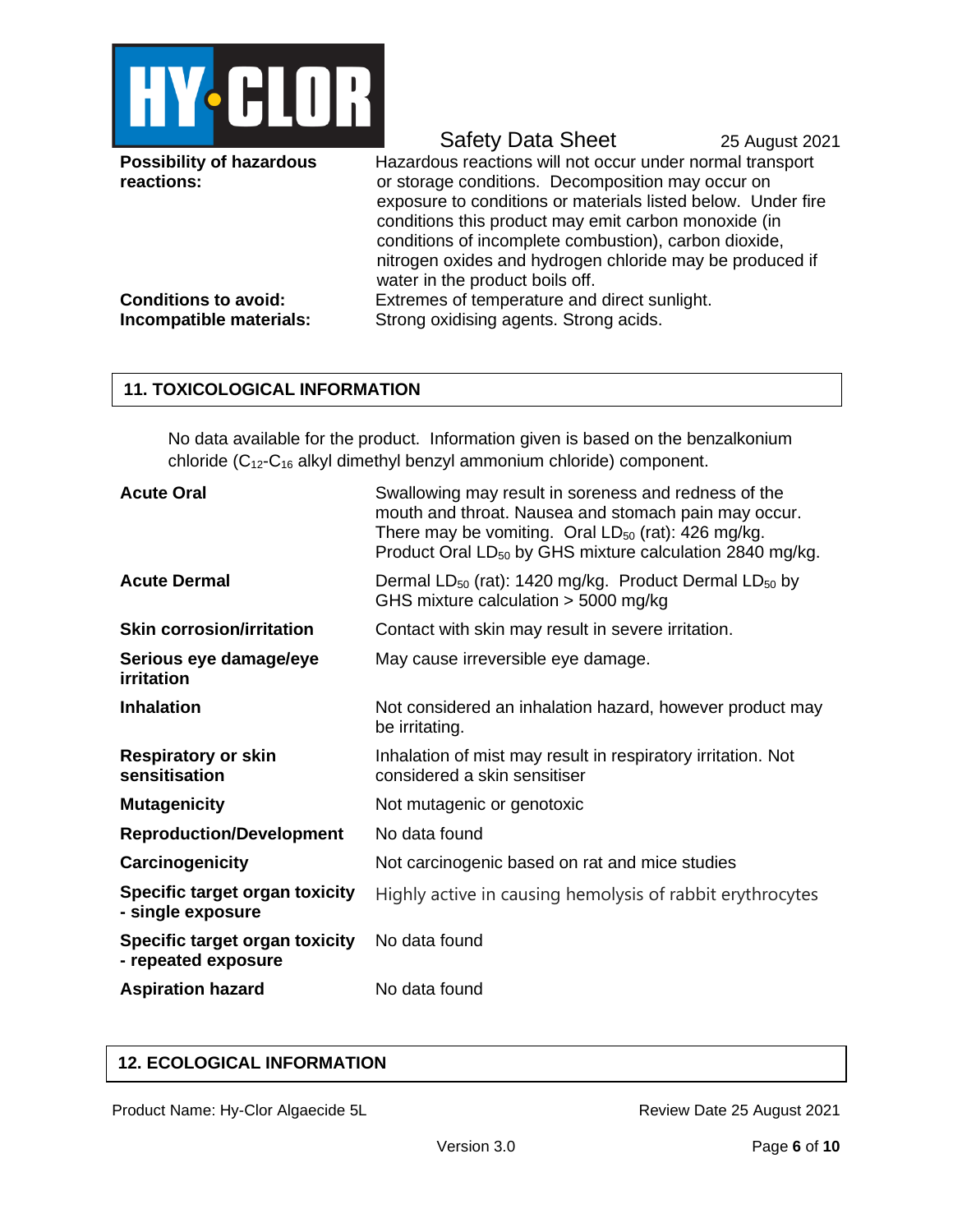

No data available for the product. Information given is based on the benzalkonium chloride (C12-C<sup>16</sup> alkyl dimethyl benzyl ammonium chloride) component.

| <b>Aquatic toxicity</b>           | Algae 96H $\text{ErC}_{50}$ : 0.06 mg/L<br>Daphnia 48H EC <sub>50</sub> : 0.02 mg/L<br>Fish 96H LC <sub>50</sub> : $0.85 - 1.2$ mg/L                                                                                     |  |
|-----------------------------------|--------------------------------------------------------------------------------------------------------------------------------------------------------------------------------------------------------------------------|--|
| Persistence and<br>degradability  | Readily biodegradable. If released to watertreatment and the environment<br>biodegradation is expected to occur. If released into water, based on the<br>Koc it is expected to adsorb to suspended solids and sediments. |  |
| <b>Bioaccumulative potential:</b> | No data found                                                                                                                                                                                                            |  |
| <b>Mobility in soil</b>           | None expected based on an estimated Koc of 9x10 <sup>-5</sup>                                                                                                                                                            |  |
| <b>PBT</b> identification:        | This product is not identified as a PBT/vPvB substance.                                                                                                                                                                  |  |
| Other adverse effects:            | Toxic to soil organisms.                                                                                                                                                                                                 |  |

# **13. DISPOSAL CONSIDERATIONS**

**Disposal:** Rinse empty containers in the pool and dispose of by wrapping with paper and putting in garbage. For larger quantities, refer to Refer to local government authority for disposal recommendations. Dispose of material through a licensed waste contractor. Normally suitable for disposal at approved land waste site..

## **14. TRANSPORT INFORMATION**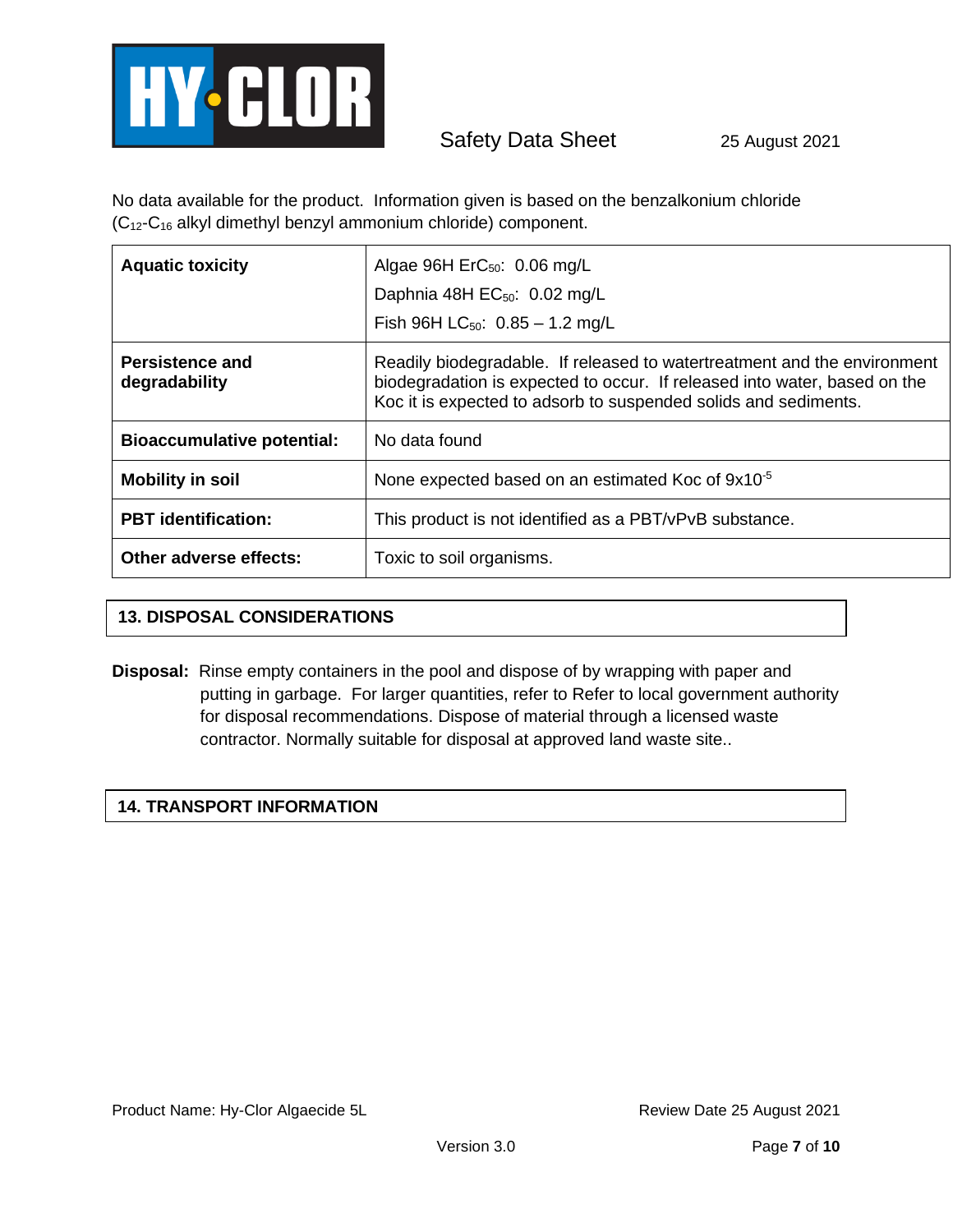

**Consult the ADG 7.5, IMDG and ICAO/IATA Codes for all the transport requirements for the specified UN Number.**

|                                           | <b>Land Transport (ADG</b><br>7.5) | <b>Sea Transport (IMDG)</b> | <b>Air Transport</b><br>(ICAO/IATA) |
|-------------------------------------------|------------------------------------|-----------------------------|-------------------------------------|
| <b>UN Number</b>                          |                                    |                             |                                     |
| <b>UN proper shipping</b><br>name         |                                    |                             |                                     |
| <b>Transport Hazard</b><br><b>Class</b>   |                                    |                             |                                     |
| <b>Packaging Group</b>                    | II or III                          | $\mathbf{\mathsf{I}}$       | $\mathbf{I}$                        |
| <b>Marine Pollutant</b>                   |                                    | Yes                         |                                     |
| <b>Special Provisions*</b><br>(4.0.00777) |                                    |                             |                                     |

'\* See ADG 7.5 for details

# **15. REGULATORY INFORMATION**

| <b>Poisons Standard</b><br>(Scheduling):                                                     | Schedule 6                                                                                                                                  |
|----------------------------------------------------------------------------------------------|---------------------------------------------------------------------------------------------------------------------------------------------|
| <b>APVMA Product</b><br>Number:                                                              | 66276/53210                                                                                                                                 |
| <b>Listing in the Australian</b><br><b>Inventory of Chemical</b><br><b>Substances (AICS)</b> | Listed as Quaternary ammonium compounds, benzyl-C12-16-<br>alkyldimethyl, chlorides. Synonym: benzyl-C -<br>alkyldimethylammonium chlorides |

# **16.OTHER INFORMATION**

| <b>ADG</b>           | Australian Code for the Transport of Dangerous Goods by<br>Road & Rail Edition 7.5, 2017                                        |
|----------------------|---------------------------------------------------------------------------------------------------------------------------------|
| <b>AS/NZS</b>        | Australian Standard/New Zealand Standard                                                                                        |
| <b>CAS Number:</b>   | Unique Chemical Abstracts Service Registry Number                                                                               |
| $EC50$ :             | Ecotoxic Concentration 50% – concentration in water which is<br>fatal to 50% of a test population (e.g. daphnia, fish species). |
| GHS:                 | Globally Harmonized System of classification and labelling of<br>chemicals (GHS)                                                |
| <b>Hazchem Code:</b> | Emergency action code of numbers and letters that provide<br>information to emergency services, especially fire fighters        |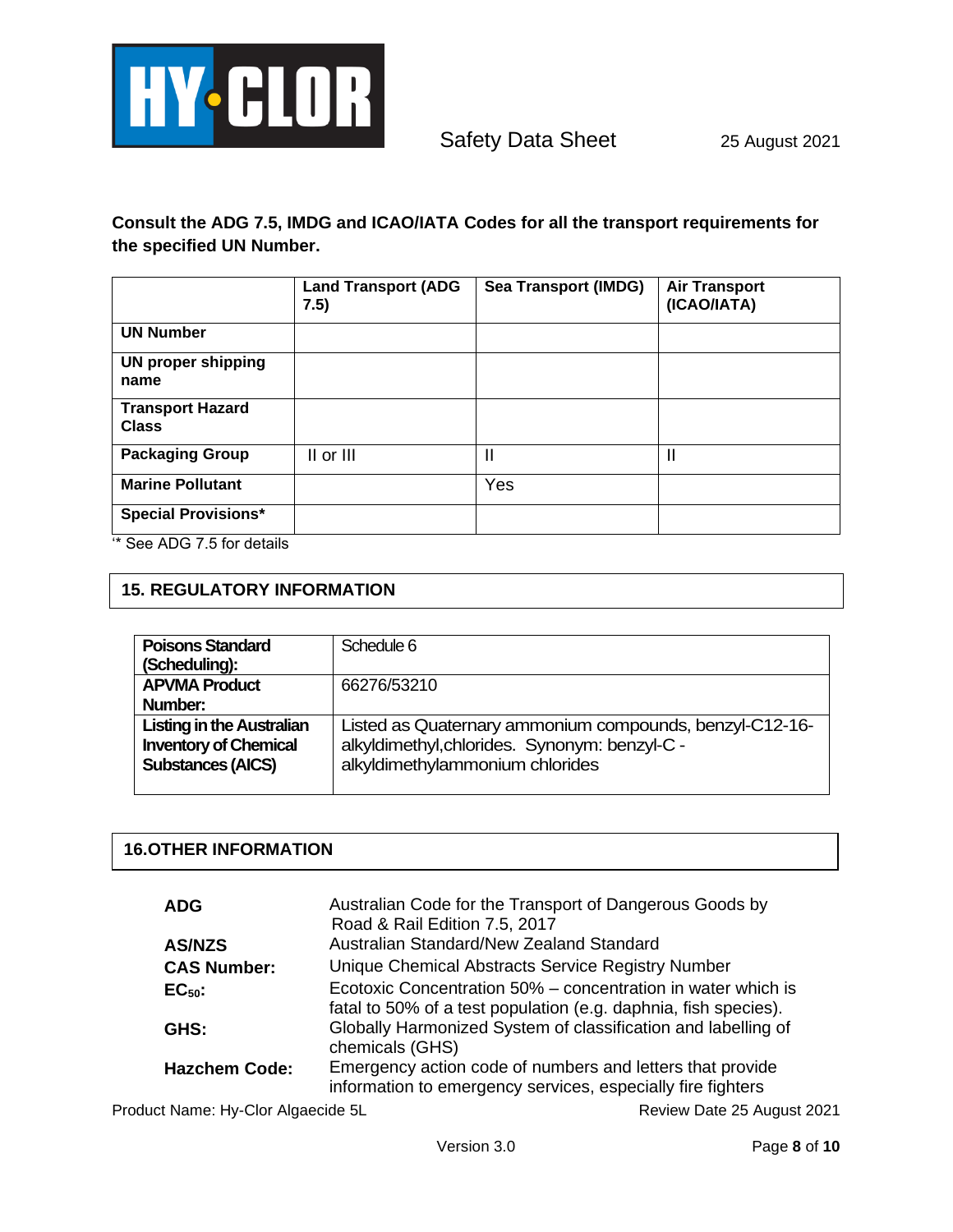

|                   | <b>Safety Data Sheet</b>                                                                                                                                                                 | 25 August 2021 |  |
|-------------------|------------------------------------------------------------------------------------------------------------------------------------------------------------------------------------------|----------------|--|
| HCIS:             | <b>Hazardous Chemical Information System</b>                                                                                                                                             |                |  |
|                   | (http://hcis.safeworkaustralia.gov.au/HazardousChemical)                                                                                                                                 |                |  |
| <b>IARC:</b>      | International Agency for Research on Cancer                                                                                                                                              |                |  |
| $LD_{50}$ :       | Lethal Dose 50% – dose which is fatal to 50% of a test<br>population (usually rats).                                                                                                     |                |  |
| <b>IDLH:</b>      | Immediately dangerous to life or health (IDLH) is defined by<br>the US National Institute for Occupational Safety and Health<br>(NIOSH)                                                  |                |  |
| $LC_{50}$ :       | Lethal Concentration 50% – concentration in air which is fatal<br>to 50% of a test population.                                                                                           |                |  |
| NTP:              | National Toxicology Program (USA)                                                                                                                                                        |                |  |
| SDS:              | <b>Safety Data Sheet</b>                                                                                                                                                                 |                |  |
| STEL:             | Short term exposure limit (STEL) means the time-weighted<br>average maximum airborne concentration of a substance<br>calculated over a 15 minute period.                                 |                |  |
| TWA:              | 8-hour Time-weighted average (TWA) means the maximum<br>average airborne concentration of a substance when<br>calculated over an eight-hour working day, for a five-day<br>working week. |                |  |
| WES:              | Workplace exposure standard                                                                                                                                                              |                |  |
| <b>UN Number:</b> | United Nations Dangerous Goods Number                                                                                                                                                    |                |  |

## **References:**

Work Safe Australia Preparation of Safety Data Sheets for Hazardous Chemicals Code of Practice (February 2016). The exposure standards comply with the New Zealand and Australian Workplace Exposure Standards for Airborne Contaminants. The Dangerous Goods Classification complies with the Australian Code for the Transport of Dangerous Goods by Road & Rail Edition 7.5, 2017. Other information from ChemIDPlus and linked databases. European Chemicals Agency Classification and Labelling database.

### **Sections Revised:** All

#### **Replaces revision:** 11 July 2013

### **Disclaimer**

This Safety Data Sheet (SDS) has been prepared in compliance with the Work Safe Australia Preparation of Safety Data Sheets for Hazardous Chemicals Code of Practice (February 2016). The information in this SDS should be provided to all who will use, handle, store, transport, or otherwise be exposed to this product. The above information is believed to be correct but does not purport to be all inclusive and shall be used only as a guide. The information in this document is based on the present state of our knowledge and is applicable to the product with regard to appropriate safety precautions. It does not represent any guarantee of the properties